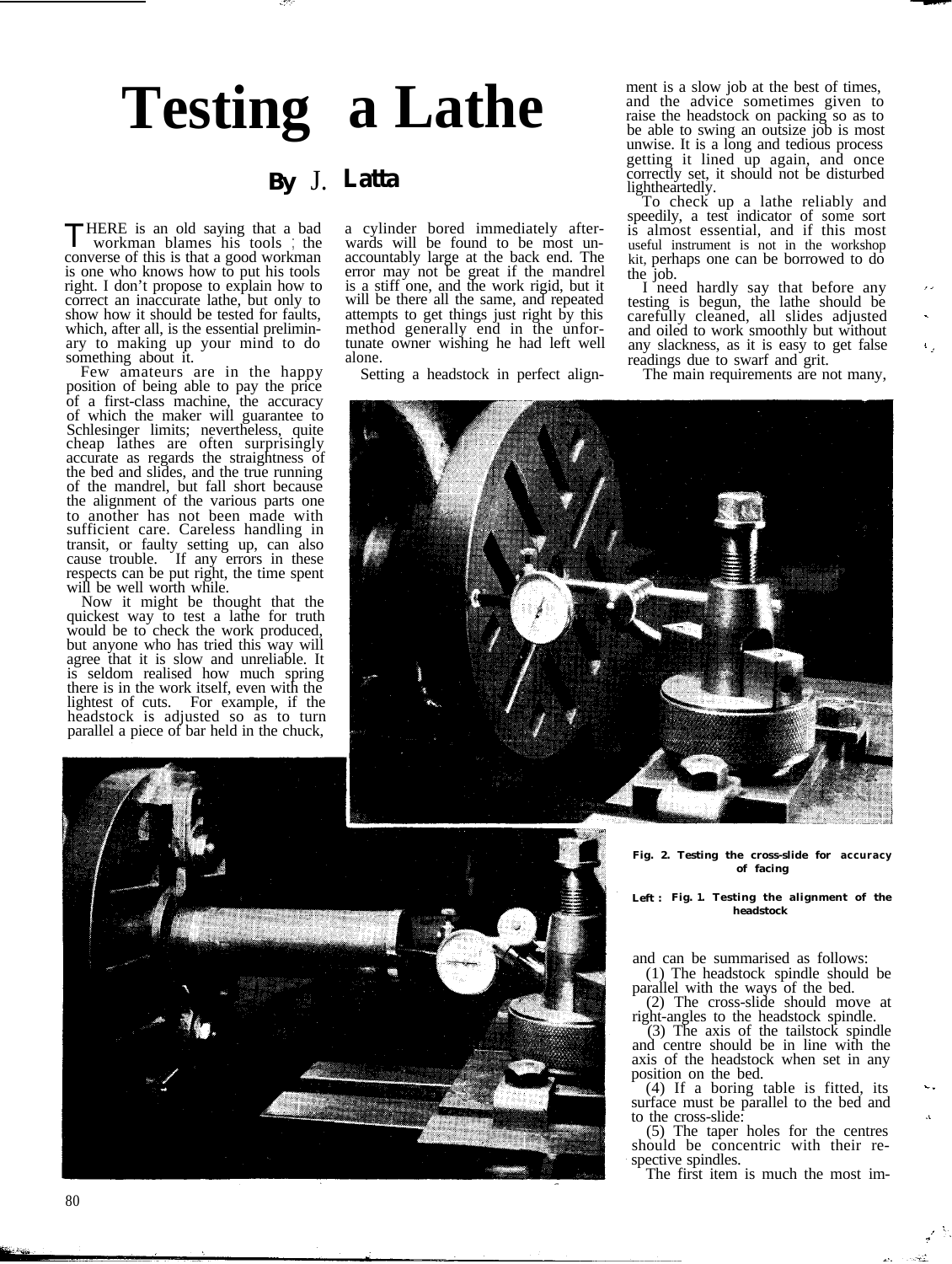portant, as on this depends the parallel-<br>ism of all work done in the chuck, which probably covers 95 per cent. of all the model engineering done in a small lathe. Years ago, this was not the case, and between centre work was almost the rule, but nowadays a good chuck seems to cover nearly everything.

Assuming then that you have the use of an indicator, a test bar is needed to check the headstock. For a lathe of 3-1/2 in. centres, a convenient length is about 6 or 7 in.. and about 2 in. dia. It should have a'flange on one end so that it can be bolted to the faceplate; a piece of steam pipe with a flange screwed or welded to it makes an excellent bar, or it may be possible to find something suitable from the junk box. The bar shown in Fig. 1 is a piece of cast iron scrap of unknown origin, which shows the sort of thing wanted.

The advantage of a flange to bolt to the faceplate is that the bar can have the maximum of length for the minimum of overhang from the front headstock bearing. But if nothing with a flange can be obtained, a piece of stout pipe

held in the chuck can be used instead.<br>Having got your bar, and set it up to run reasonably true, turn two bands on it about 3/8 in. wide, smooth and parallel, so that they can be sized with a micrometer. The bands should be as far apart as possible, consistent with being able to measure the inner one

properly. In the bar shown in the photograph, the two bands or collars stand proud from the surface, and this is an advantage, but is not essential. What is important is that the diameter of the two bands should be as nearly the same as your skill in turning and measuring will allow. The exact size does not matter a hoot, but they must be the same

diameter.<br>If you have no micrometer, you must use calipers, but the stiff frame of a micrometer makes it much easier to detect a small difference in size. Owing to the overhang, only very light cuts can be taken when turning the outer band, and, if thesurface is at all rough to start with,, it may be advisable to support it with the tailstock until a smooth surface is obtained. However, the final cuts must be made without any support from the back centre.

Having completed all this to the best of your ability, fix the indicator in the toolpost as shown in Fig. 1, so that by racking the saddle along the bed, it can be brought into contact with each band in turn. The advantage of having the bands raised above the surface of the bar now becomes obvious, as the saddle can be moved to and fro to try each end of the bar, without having to wind back the cross-slide each time. If the crossslide has to be moved, it must be brought back to the same position each time by means of the index on the screw.

There are some precautions that must be taken to ensure correct readings. It will probably be found that when the indicator is in contact with the bar, and the saddle is moved slightly, a small variation in the reading occurs, this may be due to a small fault in the gauge, but is more likely to be caused by the saddle rocking slightly on the bed, magnified perhaps by the fact that the gauge may have to stick out quite a bit in order to reach the band near the headstock. This can be avoided by always moving the saddle in the same direction along the bed when bringing the indicator



Fig. 3. Checking the surface of the boring table

into position. If these precautions are observed, and the readings on both bands exactly agree, then the headstock is perfectly lined up and you can rest content.<br>However, it is more than likely that

there will be some discrepancy, and the question arises as to what is a reasonable result.<br>To begin with, it will be realised that

any error found will be doubled in actual work, in the same way that feeding in a turning tool 0.001 in. takes 0.002 in. off the diameter of the job. At the same time, if the bands on the bar are 6 in. apart, any errors found will be proportionally less over a shorter distance, and most jobs turned or bored in the chuck are likely to be very much shorter than 6 in. on a 3-1/2in. lathe, so, if you are careful, the test is a revealing<br>one. However, something must be allowed for errors in testing, and it is probable that few will be able to get the diameters of the bands on the bar identical to better than a tenth; some who have to work with calipers only will have a hard job to get within half a thou. Then there may be further small errors in the test indicator, or in setting the cross-slide screw if the slide has had to be moved back. All these small errors may tend to cancel each other out, or they may be cumulative.

Personally, I would say that if the indicated difference over a length of 6 in. was less than a thousandth of an inch, I would be very satisfied, but if it was a good deal more than this, I would think that it would be worth while to try and correct it by setting over the headstock with the adjusting screws usually provided.

Before dismantling the test bar, a further check should be made to find out whether the spindle is parallel with the bed in a vertical direction. This is carried out in the same way, but with the indicator contacting the top side of the bar.

Any error here is not nearly so important as in the first test, as it has only a small effect on the narallelism of the work, but, if it is much out, it may cause trouble when drilling deep holes from the tailstock.

Our next test is to find out whether the cross-slide is at right angles to the headstock. and this is easily carried out without making up anything special. First find out the full travel of the crossslide; it will be at least half the diameter that can be swung in the gap, and is generally much more.

Put on the big faceplate, set the cross- slide to mid travel, and mount the test indicator on the toolpost of the top-<br>slide so that the contact point is opposite the centre of the mandrel. Now wind out the cross-slide to its full travel, or to the extreme edge of the faceplate if the slide is a long one and will reach that<br>distance. Then bring the indicator forward with the top-slide until it makes contact with the faceplate, and note the reading; also, note the reading of the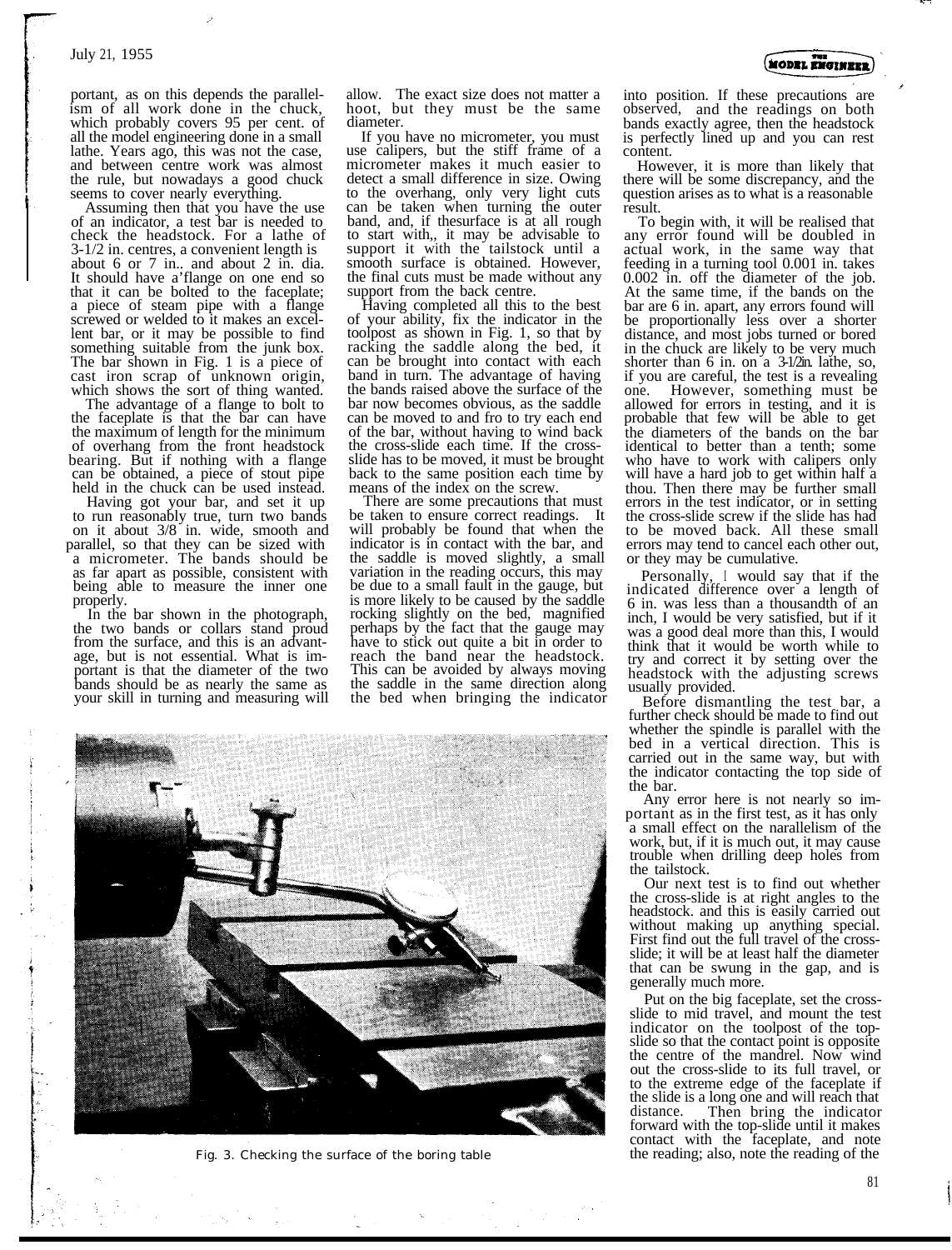

index of the top-slide screw. Make a small circle in pencil or chalk around the point where the indicator made<br>contact with the plate. Now wind contact with the plate. back the top-slide a trifle so that the indicator is clear of the plate, and then move the cross-slide right over so that the gauge can make contact within the pencil circle when the faceplate is

 $\check{\phantom{a}}$  If the reading here is the same as the first one, the cross-slide is at right-angles to the mandrel. This is a very accurate test, and does not depend on the true running of the faceplate, provided the same marked spot on the plate is used to take both the readings. Fig. 2 shows this test being carried out, and it will be noted that in this case the top-slide is not used, the saddle being brought up by the leadscrew instead.

should be repeated with the saddle locked, to make sure that the locking arrangement provided does not twist the saddle slightly; this may happen if the pinch bolt is not quite in the centre of the gib. Check also the effect of locking and unlocking the saddle when the indicator is touching the faceplate. There should be no appreciable movement ; if there is, then the saddle is slack on the bed, or the locking screw is badly positioned, and pulls the saddle out of line when it is tightened.

It is usual to have a lathe adjusted so that it faces work slightly hollow rather than convex, but it should only be very slight, and not more than a thousandth of an inch over the full travel of the slide.

The next on the list for checking is the tailstock. Usually the surfaces on the bed which position this are separate from those which guide the saddle, but in some cases they are the same, e.g. the 3-1/2in. Drummond. Where the guides for the tailstock are not the same as for the saddle, wear may put them out of line with the rest of the bed, so that there is trouble when turning parallel between centres with the tailstock set in different positions.

However, it is very seldom that there is much wrong here, and what mostly happens is that the tenon or other guide gets slack through wear, and no longer positions the tailstock accurately, and in most cases there is no means of adjustment. It can be checked by clamping the tailstock to the bed in various positions, and bringing up the indicator held in the toolpost, to some fixed point each time, say the side of the barrel, and noting the reading of the cross-slide index.

It is equally important to make sure that the barrel itself is in line with the bed, and this can be tried by running the indicator along the side of the fully indicator along the side of the fully extended barrel, by racking the saddle to and fro. The test should be repeated with the barrel clamp tightened, when it is usually discovered that this throws it out of line slightly, even on a new lathe. Not much can be done about this beyond sorrowfully noting the error, but some-



**Fig. 4. Testing the truth of the centre hole in the mandrel**

times it can be made use of when turning between centres, to bring the centre over a trifle, by extra tightening of the clamp.

Alignment of the barrel with the bed in a vertical direction can be checked in the same way, but using the indicator over the upper side of the barrel. Needless to say, the barrel itself must be parallel and free from bruising if these tests are to mean anything.

On a lathe which has had a lot of use, or perhaps misuse, the base of the tailstock, where it slides on the bed, may have worn sufficiently to drop the centre height quite a bit, so that it no longer meets the headstock centre on terms of equality,. so to speak. Unless this is very serious, it will not affect parallel turning to any great extent, but it will affect drilling from the tallstock, and sometimes accounts for the otherwise inexplicable breakage of small centre drills, no matter how gingerly they may be advanced to work held in the chuck.

The extent of the fault is not difficult to discover. Mount a centre or a Morse taper peg having a short parallel portion in the headstock spindle; check that it runs quite true, then mount the indicator on a surface gauge seated on the ways of the bed, and try the indicator over the top of the peg. Remove the peg from headstock, put it into the tailstock, and repeat the performance; the difference in the two readings shows the extent of any error.

I have found very few small lathes that could be relied on to turn work dead parallel between centres every time, because there are too many small sources of error, and fortunately a good adjustable tail centre will take care of the few occasions hen accuracy in this respect<br>is really vlt 1. However, to get it as near is really vlt 1. However, to get it as near

as you can, a long bar should be obtained, carefully centred at each end, and a spot marked on it a short distance from one end, so that when it is mounted between centres, theindicator mounted on the saddle can be brought opposite the marked place when the bar is reversed end for end. The bar need not be parallel, or even run quite true, provided care is taken to make the reading on exactly the same spot each time.

**Checking the Boring Table**<br>**So** much for the tailstock, and you can now proceed to check up the boring table, if the lathe has one. This is quite a simple job, and Fig. 3 shows the method of making this test. The pro-cedure is self-evident. The slide is moved in all directions under the indicator, so as to completely explore the whole surface. It is reasonable to expect an accuracy of within a thousandth. If the error is greater than this, and you don't feel man enough to correct the surface by file and scraper, at any rate make a note of the deviations, so that you will know where to place a paper packing under the corner of the next job which needs to be " spot on."

The last item is to check the truth of the centre hole in the headstock spindle, and Fig. 4 shows how this is done. A small piece of rod is held in the drill chuck, and a short length turned true with light cuts. The relative positions of the taper peg and the mandrel are then marked with pencil, the chuck knocked out, given half a turn, and reinserted in the mandrel. If the test indicator is then brought into contact with the turned part of the piece of rod, and shows<br>no wobble when the mandrel is revolved, the centre hole is true, and the

*(Continued on page 85)*